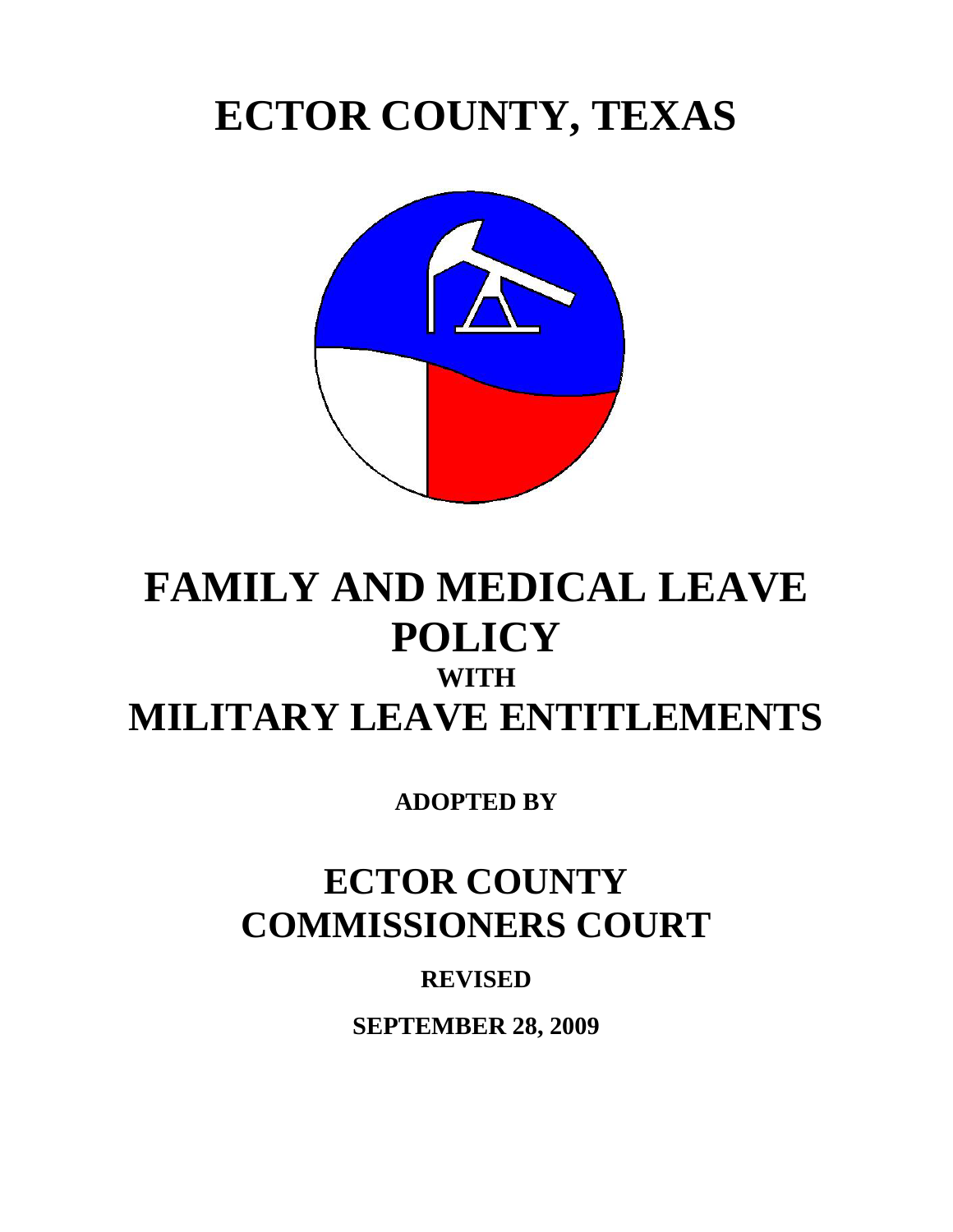### **FAMILY AND MEDICAL LEAVE POLICY WITH MILITARY LEAVE ENTITLEMENTS**

Ector County will comply with the Family and Medical Leave Act implementing Regulations as revised effective January 16, 2009. Ector County posts the mandatory FMLA Notice required by the U.S. Department of Labor (DOL) on Employee Rights and Responsibilities under the Family and Medical Leave Act on the Human Resources Department bulletin board, as well as with other labor law posters located in each separate Ector County building and upon hire, provides all new employees with said notice. Ector County also posts the DOL supplementary information concerning Military Family Leave at the same locations.

The function of this Policy is to provide employees with a general description of their FMLA rights. In the event of any conflict between this Policy and the applicable law, employees will be afforded all rights required by law.

If you have any questions, concerns, or disputes with this Policy, you must contact the Ector County Human Resources Director at 1010 E. 8<sup>th</sup> Street, Suite 630, Odessa, Texas 79761 in writing.

#### **I. GENERAL PROVISIONS:**

It is the policy of Ector County to grant up to 12 weeks of family and medical leave (or up to 26 weeks of military caregiver leave to care for a covered service member with a serious injury or illness) during any 12-month period to eligible employees. The leave may be paid, unpaid, or a combination of paid and unpaid, depending on the circumstances of the leave and as specified in this Policy.

During the leave period, health insurance benefits and other benefits specified in this Policy will be continued, subject to any restrictions or conditions set forth in this Policy. The right to take leave under this Policy shall apply equally to male and female employees of Ector County.

Ector County will require employees to utilize FMLA leave concurrently with other paid leave, including sick leave, vacation leave, emergency leave, holiday leave and if appropriate, Sick Pool leave and workers' comp leave, if the reason for the leave qualifies for FMLA leave, regardless of whether or not the employee has requested FMLA leave. Ector County will provide written notice of an employee's effective date of being placed on FMLA leave.

#### **ALL ACCRUED PAID LEAVE AN EMPLOYEE IS REQUIRED TO TAKE UNDER THIS POLICY SHALL COUNT TOWARDS THE TWELVE (12) WEEKS OF FAMILY AND MEDICAL LEAVE OR MILITARY FAMILY AND MEDICAL LEAVE OR UP TO 26 WEEKS OF MILITARY CAREGIVER LEAVE GUARANTEED BY THIS POLICY.**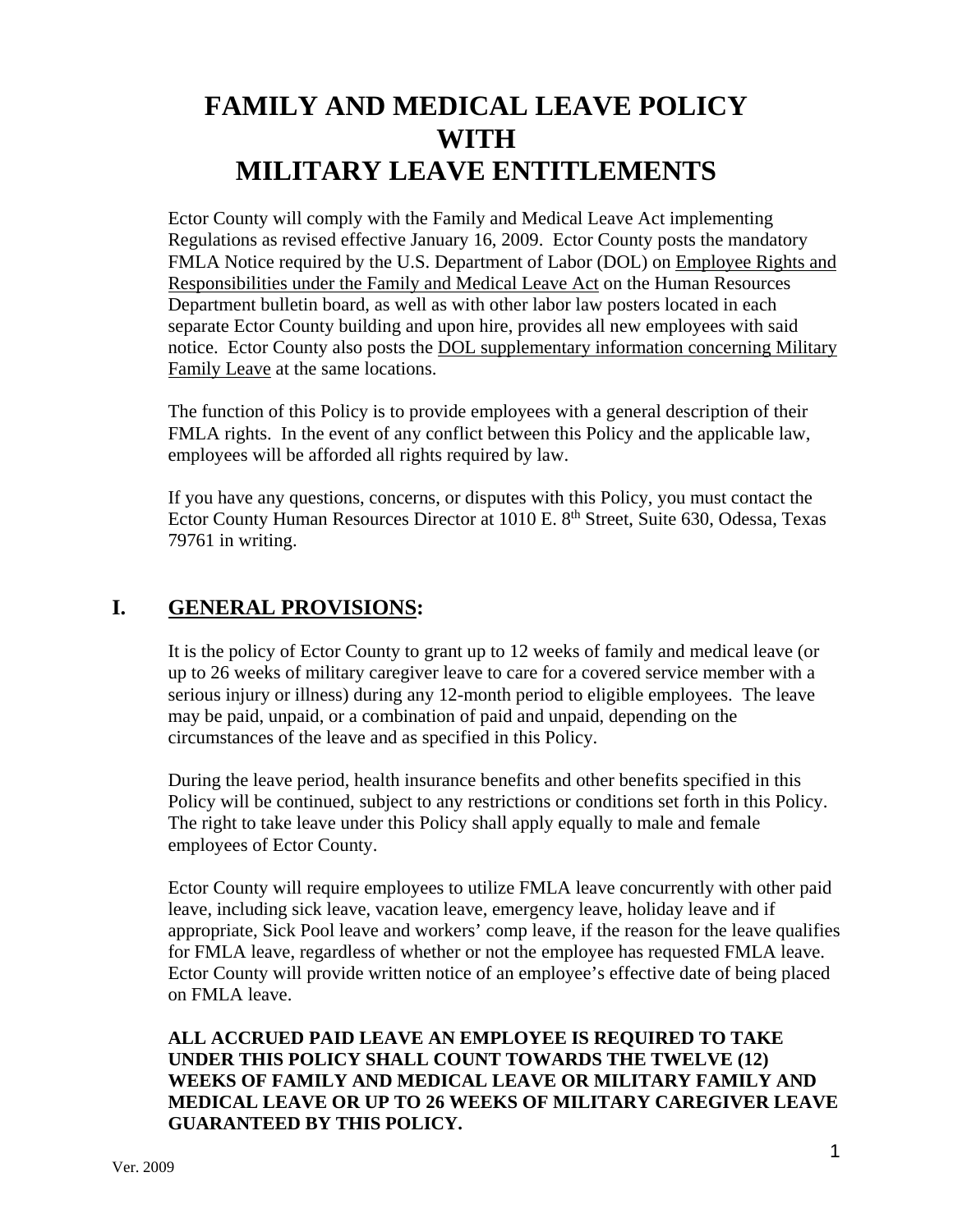#### **II. ELIGIBILITY:**

In order to qualify to take family and medical leave under this Policy, the employee must meet **all** of the following conditions:

- (A) The employee must have been employed by Ector County for at least 12 months or 52 weeks. The 12 months or 52 weeks of employment by Ector County do not need to have been consecutive. Separate periods of employment will be counted, provided that the break in service does not exceed seven years or more. Separate periods of employment will be counted if the break in service exceeds seven years due to National Guard or Reserve military service obligations. For eligibility purposes, an employee will be considered to have been employed for an entire week even if the employee was on the payroll for only part of a week or if the employee is on leave during the week.
- (B) The employee must have worked at least 1,250 hours for Ector County during the 12-month period immediately before the date when the leave is requested to commence. The principles established under the Fair Labor Standards Act (FLSA) determine the number of hours worked by an employee. The FLSA does not include time spent on paid or unpaid leave as hours worked. Consequently, these hours of leave should not be counted in determining the 1,250-hour eligibility test for an employee under FMLA.

#### **III. TYPE OF LEAVE COVERED:**

To qualify as FMLA leave under this Policy, the employee must be taking the leave for one of the reasons listed below:

- **(A)** *The birth of a child and in order to care for that child.*
- **(B)** *The placement of a child in the employee's home for adoption or foster care and to care for the newly placed child.*
- **(C)** *To care for a spouse, child, or parent with a serious health condition (described below).*
- **(D)** *The serious health condition (described below) of the employee.*

An employee may take leave because of a serious health condition that makes the employee unable to perform the functions of the employee's position.

A **serious health condition** is defined as a condition that requires overnight inpatient care at a hospital, hospice or residential medical care facility, including any period of incapacity or any subsequent treatment in connection with such inpatient care or a condition that requires continuing care by a licensed health care provider.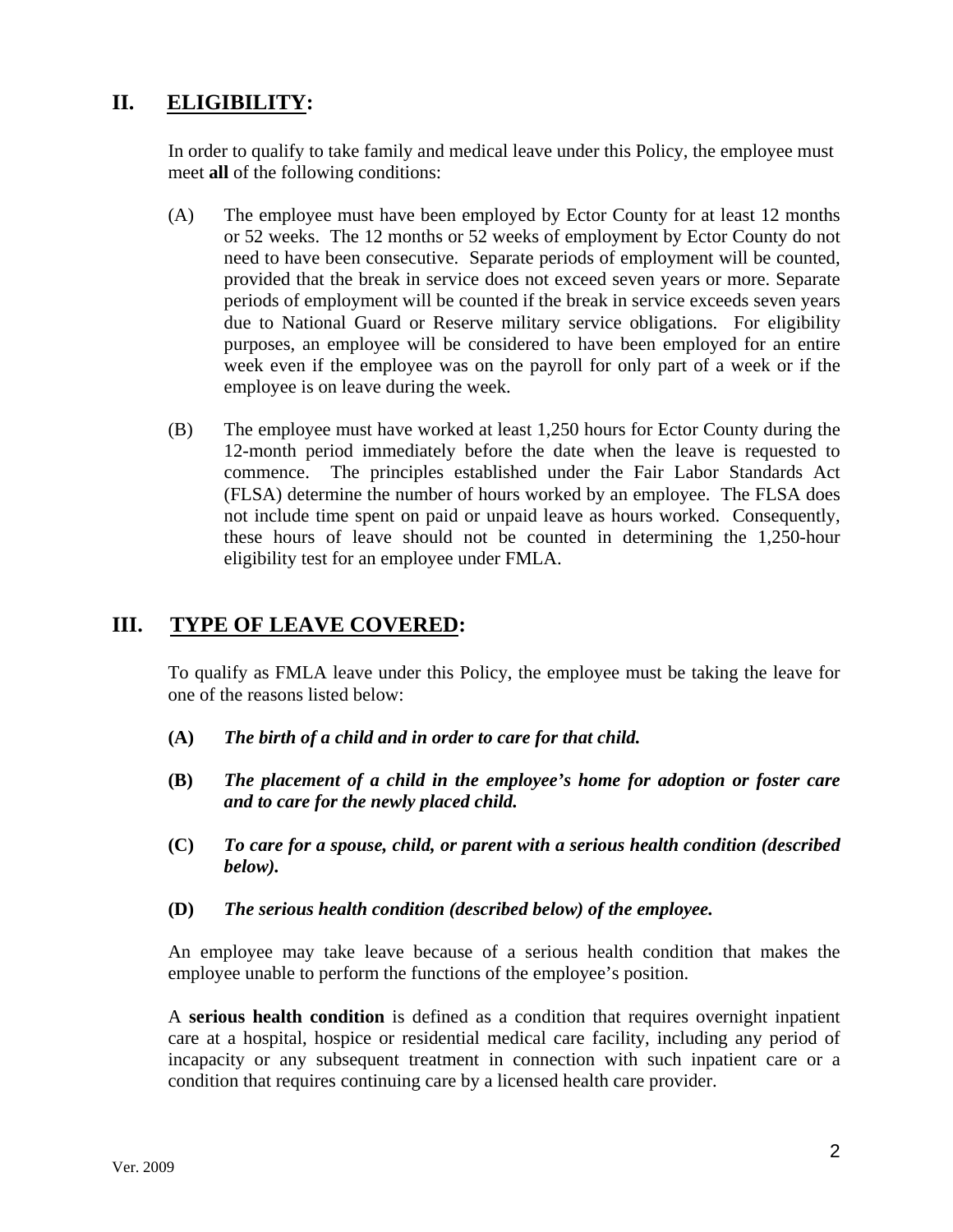A **serious health condition** involving continuing treatment by a health care provider includes any one or more of the following:

- (1) A period of incapacity of more than three consecutive, full calendar days, and any subsequent treatment or period of incapacity relating to the same condition, that also involves;
	- (a) Treatment two or more times within 30 days of incapacity, or
	- (b) Treatment by a health care provider on at least one occasion which results in a regimen of continuing treatment by a health care provider. This treatment must occur within the first seven days of incapacity.
- (2) Any period of incapacity due to pregnancy or pre-natal care.
- (3) Any period of incapacity or treatment due to a chronic serious health condition that requires periodic visits to a health care provider and continues over an extended period of time.
- (4) Any period of incapacity which is permanent or long-term due to a condition for which treatment is not effective.
- (5) Any period of incapacity or absence to receive multiple treatments by a health care provider.

This Policy covers illnesses of a serious and long-term nature, resulting in recurring or lengthy absences. Generally, a chronic or long-term health condition that would result in a period of three consecutive, full calendar days of incapacity, with the first visit to the health care provider within seven days of the onset of the incapacity, and a second visit within 30 days of the incapacity, would be considered a serious health condition. For chronic conditions requiring periodic health care visits for treatment, such visits must take place at least twice a year.

Employees with questions about what is covered under this FMLA Policy or the County's Sick Leave Policy should consult with the Human Resources Director.

If an employee takes paid sick leave for a condition that progresses into a serious health condition and the employee requests FMLA leave as provided under this Policy, the County may designate all or some portion of the previous related leave taken as leave under this Policy, to the extent that the earlier leave meets the necessary qualifications.

#### **(E)** *Qualifying exigency leave for families of members of the National Guard and Reserves when the covered military member is on active duty or called to active duty in support of a contingency operation.*

An employee whose spouse, son, daughter or parent either has been notified of an impending call or order to active military duty or who is already on active duty may take up to 12 weeks of leave for reasons related to or affected by the family member's call-up or service. The **qualifying exigency** must be one of the following:

(1) Leave may be taken to address any issue that arises because the covered military member was given seven or less days notice for active duty deployment in support of a contingency operation. An eligible employee may take up to 7 days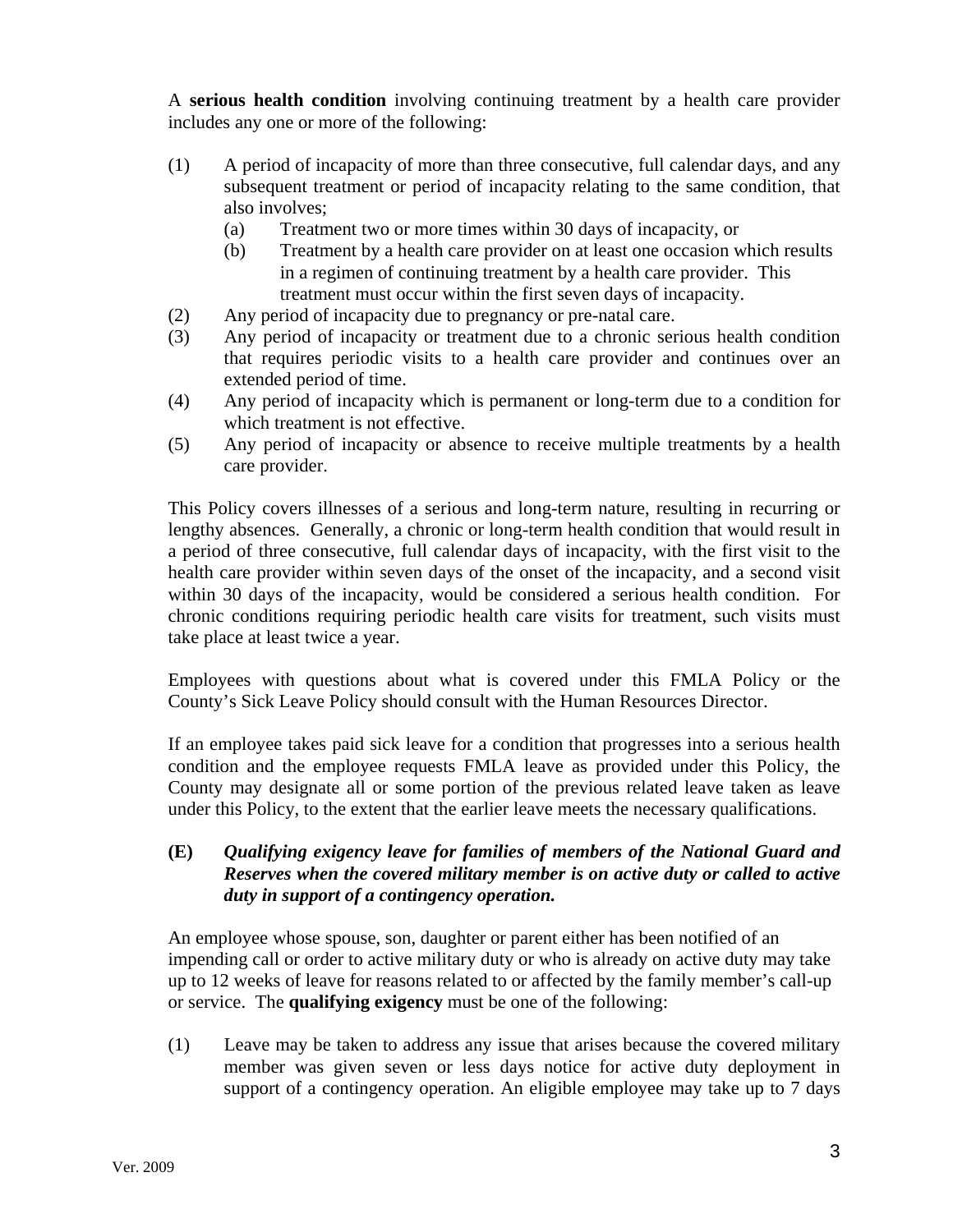beginning on the date the covered military member receives the call or order to active duty.

- (2) Leave may be taken to attend any official ceremony, program or event sponsored by the military that is related to the active duty or call to active duty status of a covered military member.
- (3) Leave may be taken to attend family support or assistance programs and informational briefings sponsored or promoted by the military, military service organizations or the American Red Cross that are related to active duty or call to active duty status of a covered military member.
- (4) Leave may be taken to arrange for alternative childcare, provide childcare on an urgent basis (not as routine), to attend school or daycare meetings, to enroll or transfer covered children under age 19 when it is necessitated by the active duty or call to active duty status of a covered military member.
- (5) Leave may be taken to make or update financial or legal arrangements to address the covered member's absence while on active duty or call to active duty status.
- (6) Leave may be taken to act as the covered military member's representative before a governmental agency for obtaining, arranging or appealing military service benefits while the covered military member is on active duty or call to active duty status and for a period of 90 days following the termination of the covered member's active duty status.
- (7) Leave may be taken to attend counseling provided by someone other than a health care provider for oneself, for the covered military member or covered child provided the need for counseling arises from the active duty status or call to active duty status of a covered military member.
- (8) Leave may be taken to spend time with a covered military member who is on a short-term, temporary rest and recuperation leave during leave during the period of deployment. Eligible employees make take up to five (5) days of leave for each instance of rest and recuperation.
- (9) Leave may be taken to attend post-deployment activities for the covered military member for a period of ninety (90) days following the termination of the covered member's active duty status.
- (10) Leave may be taken to address issues that arise from the death of a covered military member while on active duty status.
- (11) Leave may be taken to address any other additional events that may arise out of the covered military member's active duty or call to active duty status provided the County agrees the leave shall qualify as an exigency and agrees to both the timing and the duration of such leave

The leave may commence as soon as the individual receives the call-up notice. (Son or Daughter for this type of FMLA leave is defined the same as for child for other types of FMLA leave except that the person does not have to be a minor.) This type of leave would be counted toward the employee's 12-week maximum of FMLA leave in a 12 month period.

#### **(F)** *Military caregiver leave (also known as covered service member leave) to care for an ill or injured service member.*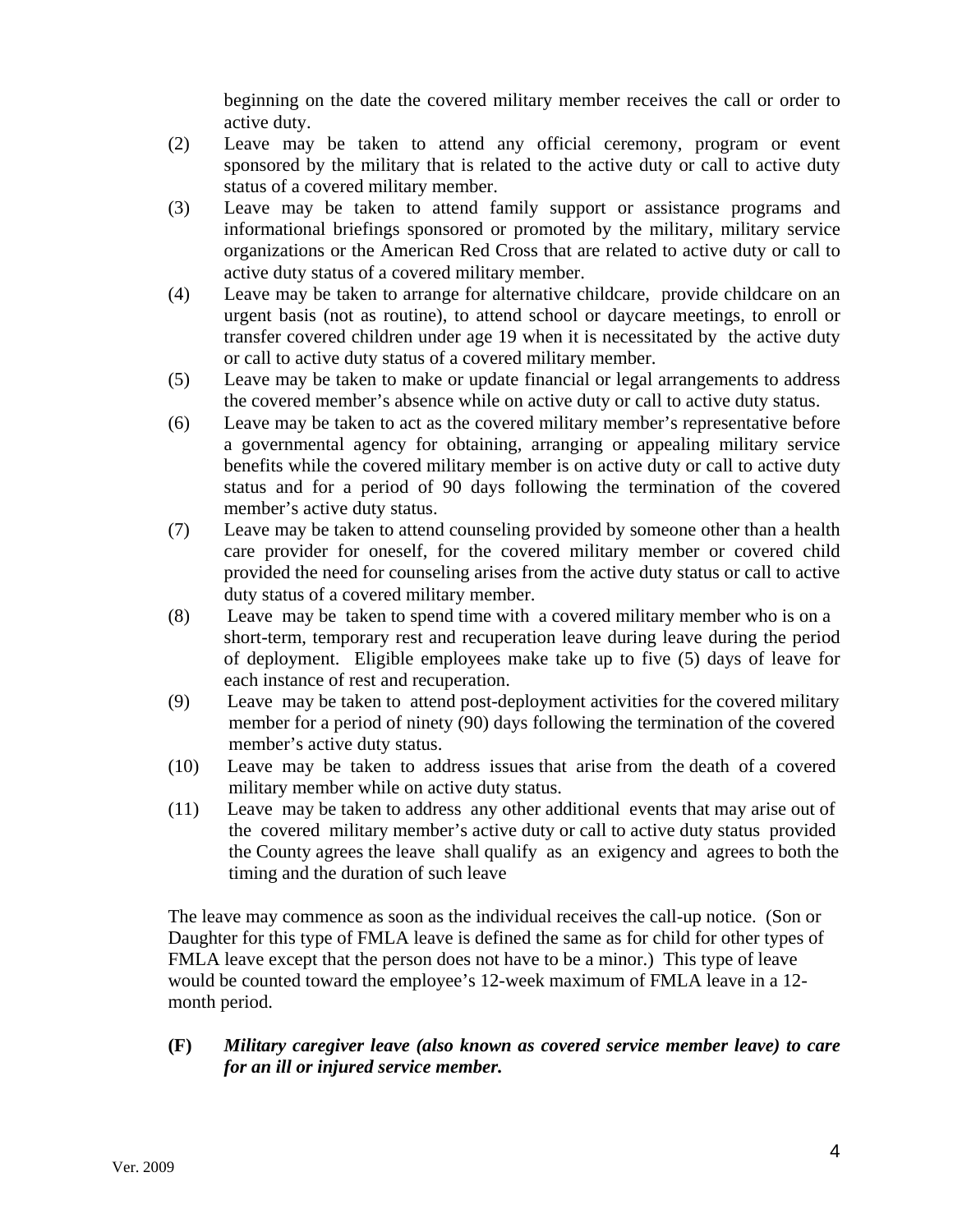This leave may extend up to 26 weeks in a single 12-month period for an employee to care for a spouse, son, daughter, parent or next-of-kin covered service member with a serious illness or injury incurred in the line of duty on active duty. Next-of-kin is defined as the closest blood relative of the injured or recovering service member.

#### **IV. AMOUNT OF LEAVE**

An eligible employee can take up to 12 weeks for the FMLA circumstances **(A) through (E)** above under this Policy during any 12-month period. The county will measure the 12-month period as a rolling 12-month period measured backward from the date an employee uses any leave under this Policy. Each time an employee takes leave, the County will compute the amount of leave the employee has taken under this Policy in the last 12 months and subtract it from the 12 weeks of available leave, and the balance remaining is the amount the employee is entitled to take at that time.

An eligible employee can take up to 26 workweeks for the FMLA circumstance **(F)** above (military caregiver leave) during a single 12-month period. For this military caregiver leave, the County will measure the 12-month period as a rolling 12-month period measured forward. FMLA leave already taken for other FMLA circumstances will be deducted from the total 26 weeks available.

- (1) The single 12-month period begins on the first day the eligible employee takes FMLA to care for the covered service member and ends 12 months after that date.
- (2) If an eligible employee does not take all of their 26 workweeks during this 12 month period, the remaining part of the 26 workweeks of leave entitlement to care for the covered service member is forfeited.
- (3) This leave entitlement is applied on a per-injury basis such that an eligible employee may be entitled to take more than one period of 26 workweeks of leave if the leave is to care for different covered service members or to care for the same covered service member with a subsequent serious illness or injury, except that no more than 26 workweeks may be taken within any single 12-month period.

If a husband and wife both work for the County and each wishes to take leave for the birth of a child, adoption or placement of a child in foster care, or to care for a parent (but not a parent "in-law") with a serious health condition, the husband and wife may only take a combined total of 12 weeks of leave. If a husband and wife both work for the County and each wishes to take leave to care for a covered injured or ill service member, the husband and wife may only take a combined total of 26 weeks of leave.

#### **V. EMPLOYEE STATUS AND BENEFITS DURING LEAVE:**

While an employee is on FMLA leave, Ector County will continue the employee's health benefits during the leave period at the same level and under the same conditions as if the employee had continued to work.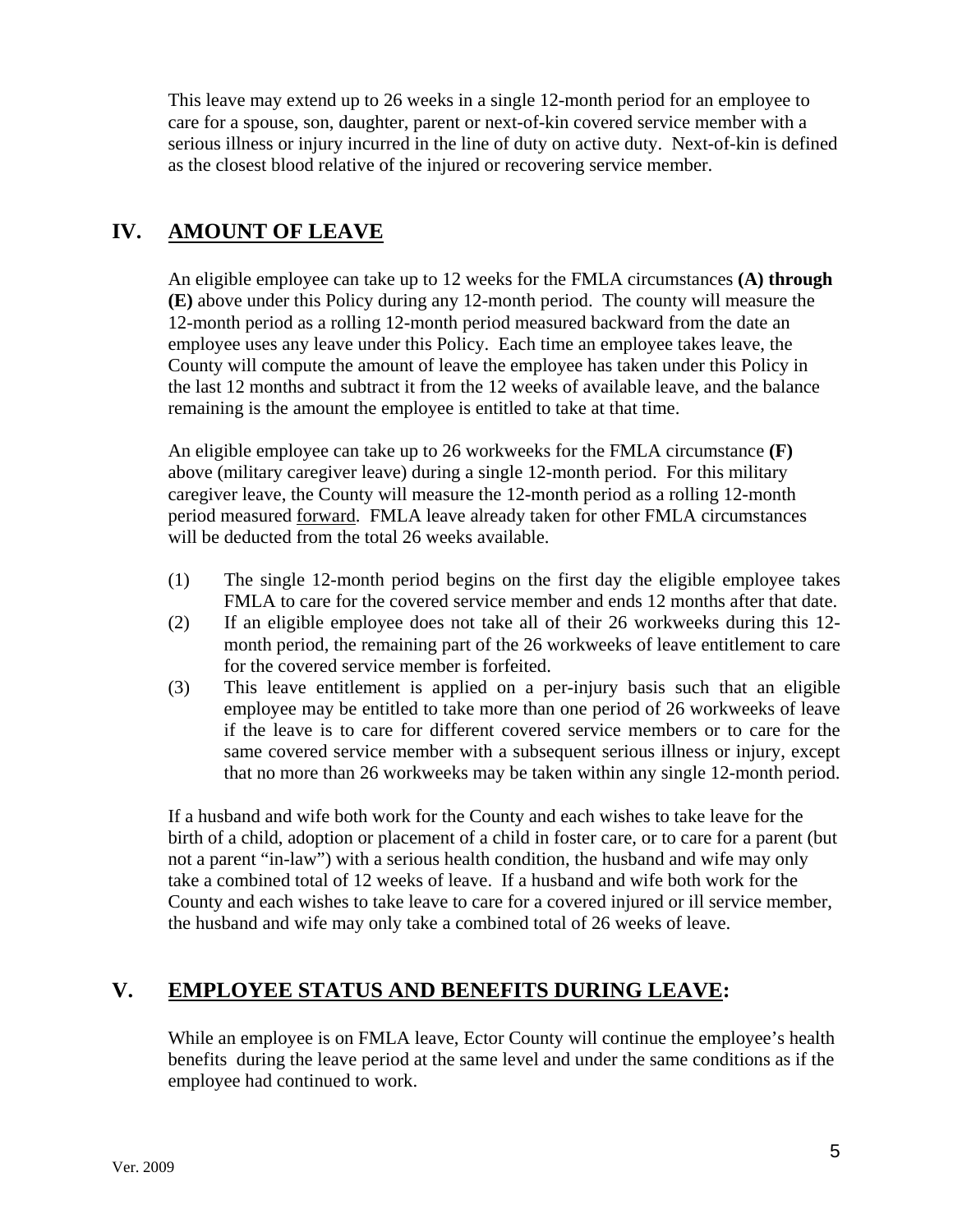If an employee chooses not to return to work for reasons other than a continued serious health condition of the employee or the employee's family member or for circumstances beyond the employee's control, Ector County will require the employee to reimburse Ector County the amount it paid for the employee's health insurance premium during the unpaid leave period.

#### **(A)** *Insurance Premiums*

- (1) Under current Ector County policy, an employee pays for a portion of the employee's own health care premiums, as well as a portion of the health care premiums for the employee's family (dependent coverage). While on paid leave, Ector County will continue to make payroll deductions to collect the employee's share of the health care premiums for the employee and his or her dependents. While on unpaid FMLA leave, the employee must continue to make this payment for the employee's portion of health care premiums for the employee and his or her dependents, either in person or by mail. The payment must be received in the Ector County Treasurer's Office by the  $5<sup>th</sup>$  day of each month. If the  $5<sup>th</sup>$  day falls on a weekend or holiday, the payment will be due on the next business day. If the payment is more than 30 days late, the employee's dependent health care coverage may be dropped for the duration of the leave. The employer will provide 15 days' notification prior to the employee's loss of coverage.
- (2) If an employee contributes to a life insurance or disability plan, Ector County will continue making payroll deductions for these benefits while the employee is on paid leave. While on unpaid leave, the employee may request continuation of such benefits and must continue to make this payment, either in person or by mail. The payment must be received in the Ector County Treasurer's Office by the  $5<sup>th</sup>$  day of each month. If the 5<sup>th</sup> falls on a weekend or holiday, the payment will be due on the next business day. If the payment is more than 30 days late, the employee's life insurance or disability coverage may be dropped for the duration of the leave.
- (3) If an employee does not continue making payments for insurance or disability coverage as provided above, Ector County may discontinue this coverage during the leave period. At its sole option, Ector County may continue the coverage. In this case Ector County may recover the payments at the end of the leave period from the employee in any manner authorized by law, whether or not the employee returns to work.
- (4) If an employee who is covered by the Ector County Health Benefit Plan either does not qualify for FMLA leave or has exhausted the entire FMLA leave to which he or she is entitled, then that employee shall be subject to the terms and conditions of the Benefit Plan listed under **WHEN COVERAGE ENDS**, "CEASING ACTIVE WORK" and "LIMITED CONTINUATION OF COVERAGE". These sections reference payment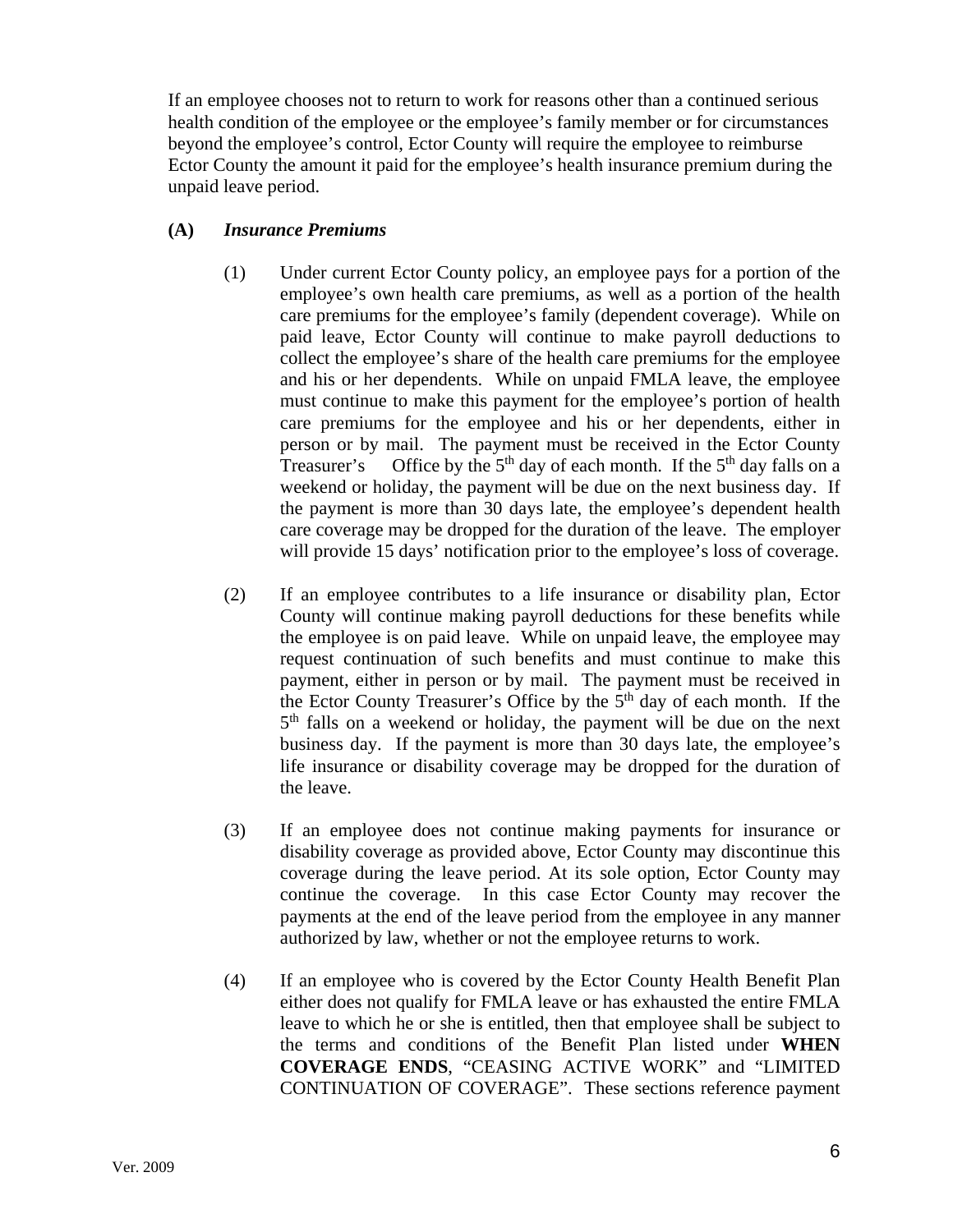of premiums by employee during absence beyond FMLA and under circumstances which qualify for COBRA.

While an employee is on paid leave, the employee shall continue to accrue vacation time and sick time at the same level and under the same conditions as if the employee were not on leave. An employee on unpaid leave shall not accrue vacation time, sick leave, or holiday leave. While on unpaid leave, an employee will not accrue seniority or eligibility for raises.

The employee's rights and credit towards his or her retirement shall be governed by the retirement system's rules. Each employee is responsible for determining his or her rights and credit towards retirement.

#### **VI. EMPLOYEE'S STATUS AFTER LEAVE:**

An employee who takes leave under this Policy may be asked to provide a fitness for duty (FFD) clearance from a health care provider. This requirement will be included in the employer's response to the FMLA request. Generally, an employee who takes FMLA will be able to return to the same position or a position with equivalent status, pay, benefits, and other employment terms. The position will be the same or one which is virtually identical in terms of pay, benefits and working conditions.

Ector County will not use the taking of FMLA leave as a negative factor in employment actions. Taking of FMLA leave will not result in denial of promotions or disciplinary action.

If an employee is hired to perform work on a specific project or for a specific term, Ector County will not be required to restore the employee if the employment term or project is completed and Ector County would not have otherwise continued to employ the individual. Ector County shall not be required to reinstate an employee if the employee would not have otherwise been employed by Ector County when reinstatement is sought.

#### **VII. USE OF PAID AND UNPAID LEAVE:**

An employee who is taking FMLA leave must use all paid leave prior to being eligible for unpaid leave. Of the accrued leave, comp time will be used first, with other paid leave to be used in this order: sick leave, vacation leave, emergency leave and holiday leave (will be taken by those employees who earn holiday leave). The remainder of the 12 or 26 weeks provided by FMLA will be taken as unpaid leave.

The maximum amount of paid and unpaid leave that may be used under this policy in any 12-month period is 12 weeks, except for qualifying leave to care for a covered military member with a serious injury or illness with the maximum leave being 26 workweeks in a single 12-month period.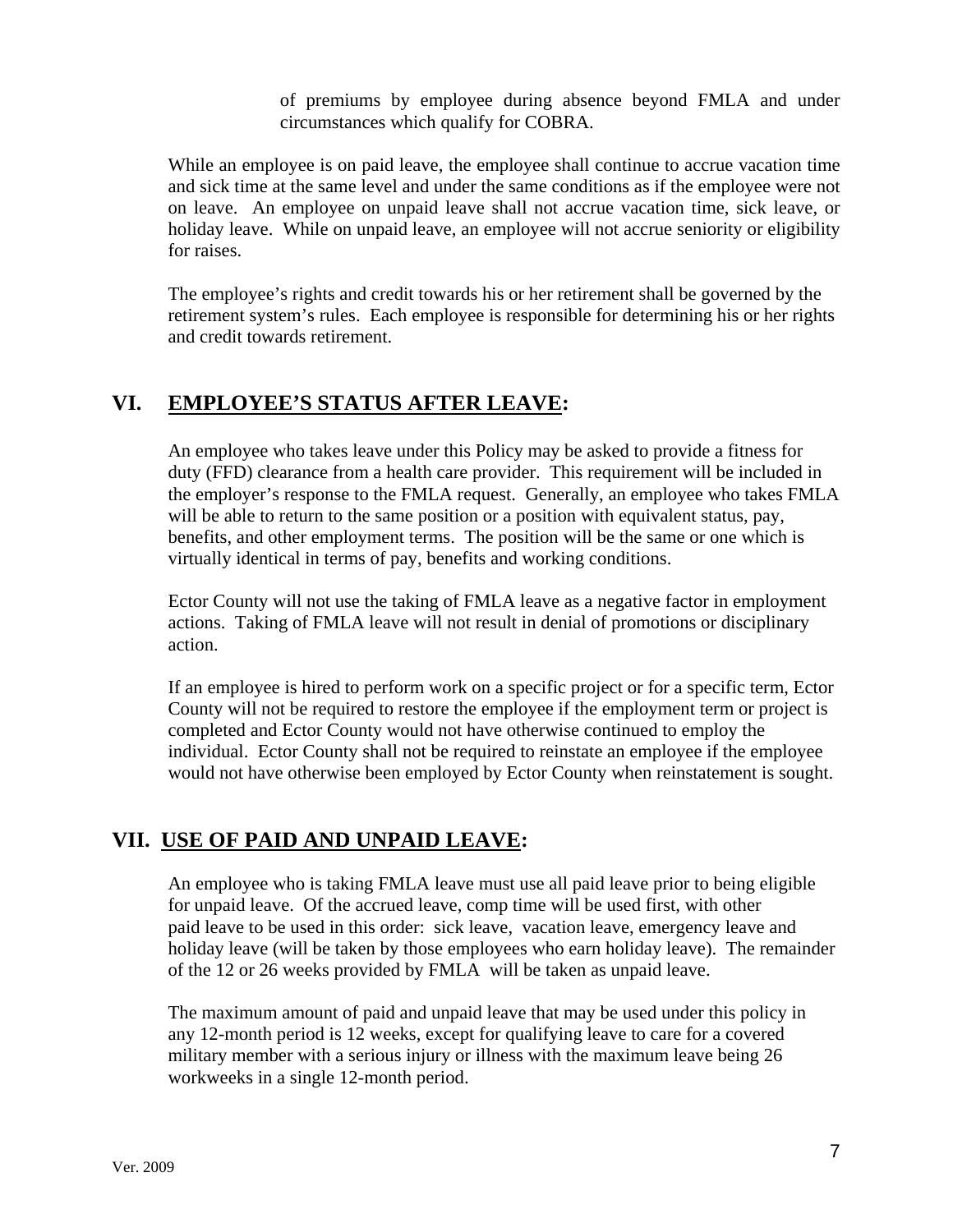The employee may apply for leave from the Sick Pool if the reason for the FMLA leave is covered by the Sick Pool Policy and if approved, the Sick Pool time will run concurrently with the FMLA leave after all of the employee's other paid leave has been exhausted..

Disability leave, including workers' compensation leave (to the extent it qualifies), will be designated as FMLA leave and will run concurrently with FMLA. An employee will not be required to use accrued sick, vacation, holiday or emergency leave for workers' compensation leave, with the exception of the first seven days.

An employee, who is using military FMLA leave for a qualifying exigency for a covered military member or using FMLA military caregiver leave for the care of a covered service member, must use all paid leave prior to being eligible for unpaid leave. Of the accrued leave, comp time will be used first, with other paid leave to be used in this order: sick leave, vacation leave, emergency leave and holiday leave (will be taken by those employees who earn holiday leave).

#### **VIII. INTERMITTENT LEAVE OR REDUCED WORK SCHEDULE:**

The employee may take FMLA leave in 12 consecutive weeks, may use the leave intermittently (take a day periodically when needed over the year) or, under certain circumstances, may use the leave to reduce the workweek or workday, resulting in a reduced hour schedule. In all cases, the leave may not exceed a total of 12 workweeks (or 26 workweeks to care for an injured or ill service member over a 12-month period).

The County may temporarily transfer an employee to an available alternative position with equivalent pay and benefits if the alternative position would better accommodate the intermittent or reduced schedule, in instances of when leave for the employee or employee's family member is foreseeable and for planned medical treatment, including recovery from a serious health condition or to care for a child after birth, or placement for adoption or foster care.

For the birth, adoption or foster care of a child, the County and the employee must mutually agree to the schedule before the employee may take the leave intermittently or work a reduced schedule. Leave for birth, adoption or foster care of a child must be taken within one year of the birth or placement of that child.

If the employee is taking leave for a serious health condition or because of the serious health condition of a family member, the employee should try to reach agreement with the County before taking intermittent leave or working a reduced hour schedule.

Ector County will require certification of the medical necessity for intermittent or reduced schedule leave. Employees seeking intermittent leave or a reduced work schedule must attempt to schedule the leave so as not to disrupt the operations of Ector County and their department. Intermittent leave may not be taken in increments of less than one-quarter hour.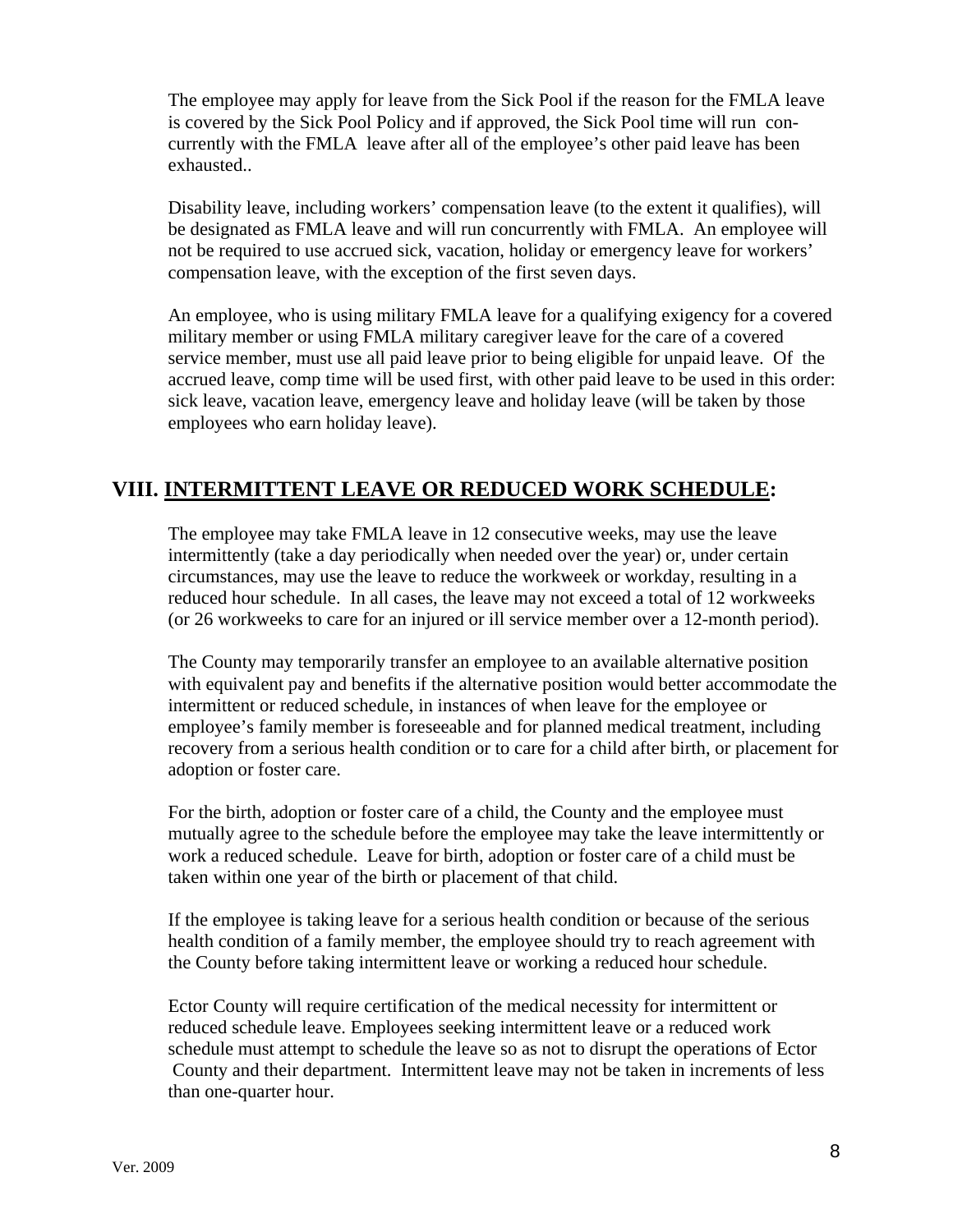#### **IX. CERTIFICATION OF THE SERIOUS HEALTH CONDITION:**

Ector County will require certification for the employee's serious health condition. The employee must respond to such a request within 15 days of the request or provide a reasonable explanation for the delay. Failure to provide certification may result in denial of continuation of leave. Medical certification will be provided using the DOL **Certification of Health Care Provider for Employee's Serious Health Condition Form (WH-380-E)** available in the Human Resources Department or online at (http://www.dol.gov/esa/whd/forms/WH-380-E.pdf).

The County may directly contact the employee's health care provider for verification or clarification purposes using a health care professional, an HR professional or benefits coordinator. The County will not use the employee's direct supervisor for this contact. Before the County makes this direct contact with the health care provider, the employee will be given an opportunity to resolve any deficiencies in the medical certification. In compliance with HIPAA Medical Privacy Rules, the County will obtain the employee's permission for his/her physician to clarify individually identifiable health information.

The County has the right to ask for a second opinion if it has reason to doubt the certification. The County will pay for the employee to get a certification from a second doctor, which the County will select. The County may deny FMLA leave to an employee who refuses to release relevant medical records to the health care provider designated to provide a second or third opinion. If necessary to resolve a conflict between the original certification and the second opinion, the County will require the opinion of a third doctor. The County and the employee will mutually select the third doctor, and the County will pay for the opinion. This third opinion will be considered final. The employee will be provisionally entitled to leave and benefits under the FMLA pending the second and/or third opinion.

#### **X. CERTIFICATION FOR THE FAMILY MEMBER'S SERIOUS HEALTH CONDITION:**

The County will require certification for the family member's serious health condition. The employee must respond to such a request within 15 days of the request or provide a reasonable explanation for the delay. Failure to provide certification may result in denial of continuation of leave. Medical certification will be provided using the DOL **Certification of Health Care Provider for Family Member's Serious Health Condition Form (WH-380-F)** available in the Human Resources Department or online at (http://www.dol.gov/esa/whd/forms/WH-380-F.pdf).

The County may directly contact the employee's family member's health care provider for verification or clarification purposes using a health care professional, an HR professional or benefits coordinator. The County will not use the employee's direct supervisor for this contact. Before the County makes this direct contact with the health care provider, the employee will be given an opportunity to resolve any deficiencies in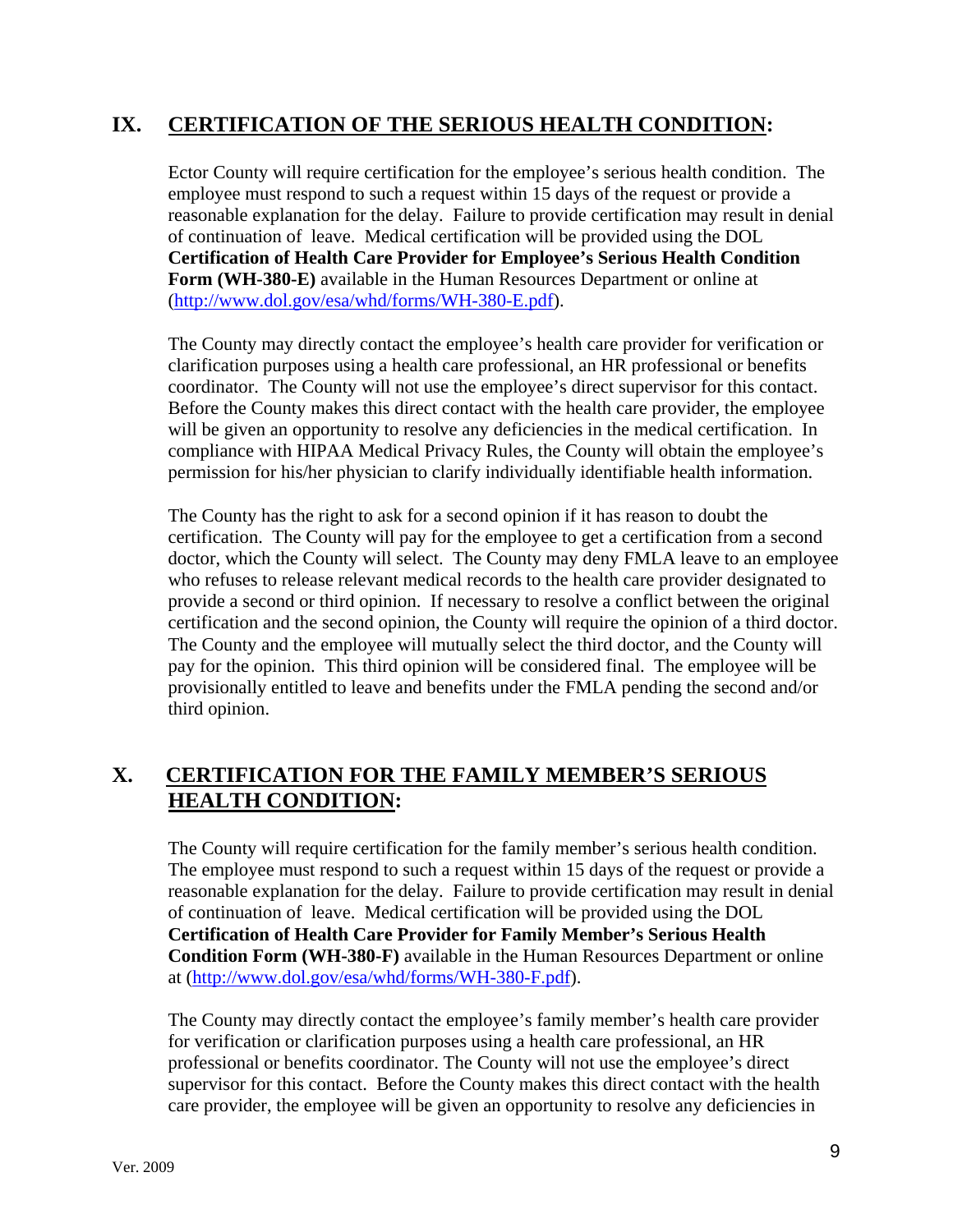the medical certification. In compliance with HIPAA Medical Privacy Rules, the County will obtain the employee's family member's permission for his/her physician to clarify individually identifiable health information.

The County has the right to ask for a second opinion if it has reason to doubt the certification. The County will pay for the employee's family member to get a certification from a second doctor, which the County will select. The County may deny FMLA leave to an employee whose family member refuses to release relevant medical records to the health care provider designated to provide a second or third opinion. If necessary to resolve a conflict between the original certification and the second opinion, the County will require the opinion of a third doctor. The County and the employee will mutually select the third doctor, and the County will pay for the opinion. This third opinion will be considered final. The employee will be provisionally entitled to leave and benefits under the FMLA pending the second and/or third opinion.

#### **XI. CERTIFICATION OF QUALIFYING EXIGENCY FOR MILITARY FAMILY LEAVE:**

The County will require certification of the qualifying exigency for military family leave. The employee must respond to such a request within 15 days of the request or provide a reasonable explanation for the delay. Failure to provide certification may result in denial of continuation of leave. Medical certification will be provided using the DOL **Certification of Qualifying Exigency for Military Family Leave Form (WH-384)**  available in the Human Resources Department or online at (http://www.dol.gov/esa/whd/forms/WH-384.pdf).

#### **XII. CERTIFICATION FOR SERIOUS INJURY OR ILLNESS OF COVERED SERVICE MEMBER FOR MILITARY FAMILY LEAVE:**

The County will require certification for the serious injury or illness of the covered service member. The employee must respond to such a request within 15 days of the request or provide a reasonable explanation for the delay. Failure to provide certification may result in denial of continuation of leave. Medical certification will be provided using the DOL **Certification for Serious Injury or Illness of Covered Service Member Form (WH-385)** available in the Human Resources Department or online at (http://www.dol.gov/esa/whd/forms/WH-385.pdf).

#### **XIII. RECERTIFICATION:**

The County may request recertification for the serious health condition of the employee or the employee's family member no more frequently than every 30 days and only when circumstances have changed significantly, or if the employer receives information casting doubt on the reason given for the absence, or if the employee seeks an extension of his or her leave. Otherwise, the County may request recertification for the serious health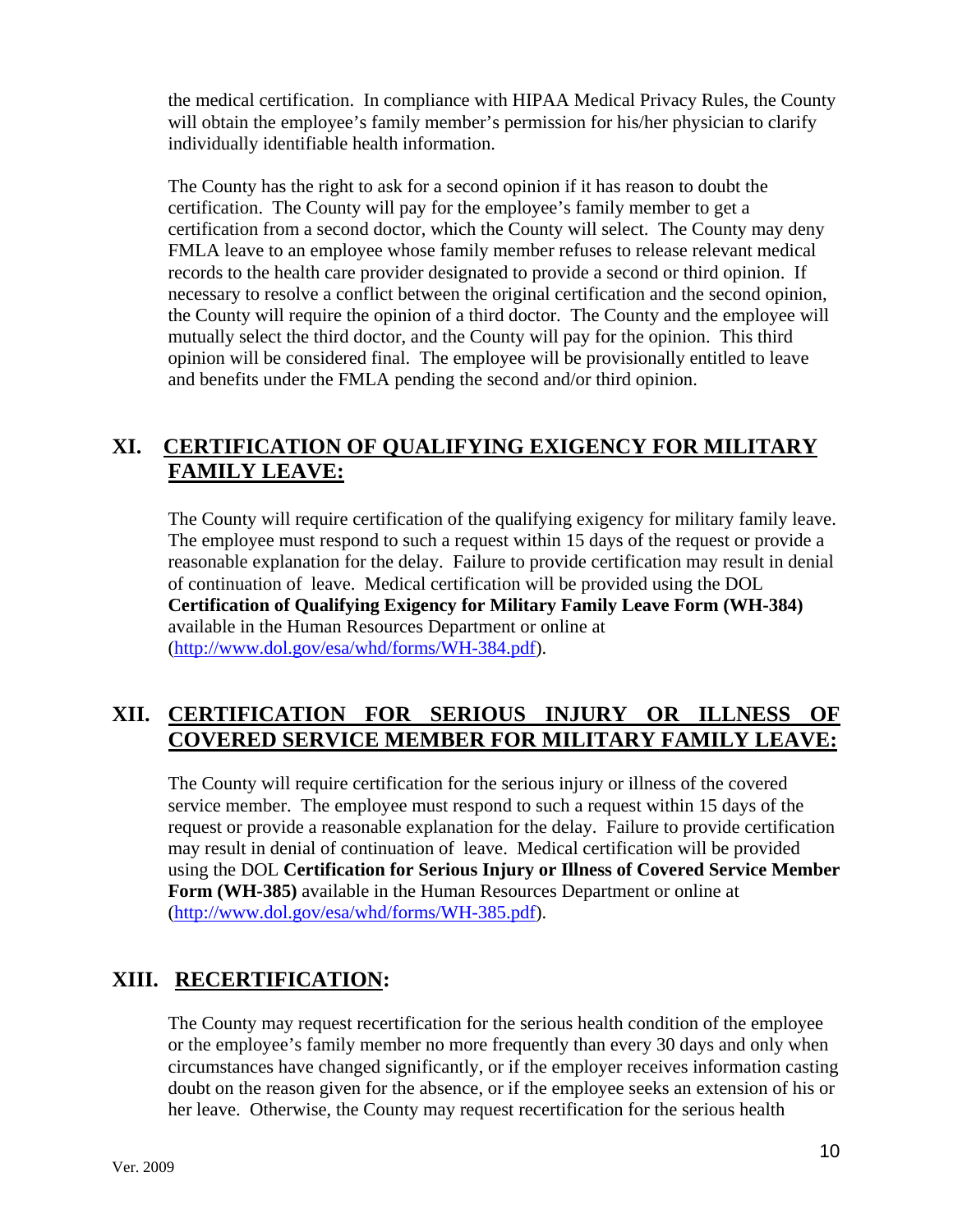condition of the employee or the employee's family member every six months in connection with an FMLA absence. The County may provide the employee's health care provider with the employee's attendance records and ask whether the need for leave is consistent with the employee's serious health condition.

#### **XIV. PROCEDURE FOR REQUESTING FMLA LEAVE:**

All employees requesting FMLA leave must provide verbal or written notice of the need for the leave to the Human Resources Director or the director's designee. Within five business days after the employee has provided this notice, the HR Director or the director's designee will complete and provide the employee with the DOL **Notice of Eligibility and Rights Form (WH-381).** 

When the need for the leave is foreseeable, the employee must provide the employer with at least 30 days' notice. When an employee becomes aware of a need for FMLA leave less than 30 days in advance, the employee must provide notice of the need for the leave either the same day or the next business day. When the need for FMLA leave is not foreseeable, the employee must comply with the County's usual and customary notice and procedural requirements for requesting leave, absent unusual circumstances.

#### **XV. DESIGNATION OF FMLA LEAVE;**

Within five business days after the employee has submitted the appropriate certification form, the HR Director or the director's designee will complete and provide the employee with a written response to the employee's request for FMLA leave using the DOL **Designation Notice Form (WH-382).** 

#### **XVI. EMPLOYEE'S DUTIES DURING LEAVE:**

While on leave, employees are required to report periodically to their Department Head or Elected Official regarding the status of the medical condition, and their intent to return to work. Unless otherwise arranged with the Department Head or Elected Official, while on FMLA leave, employees must maintain weekly contact with the Department Head or Elected Official. Employees who fail to report periodically and fail to respond to questions regarding their status and intent to return may be deemed to have abandoned their positions as that term is defined in this Policy.

An employee may be engaged in outside employment with an entity in addition to his or her position with Ector County. However, outside employment while on FMLA leave may raise questions about the employee's ability to perform the essential functions of the employee's position and entitlement to leave for his or her own serious health condition. As a result, the employee may be required to obtain recertification of the employee's health condition, if that condition forms the basis for the leave request.